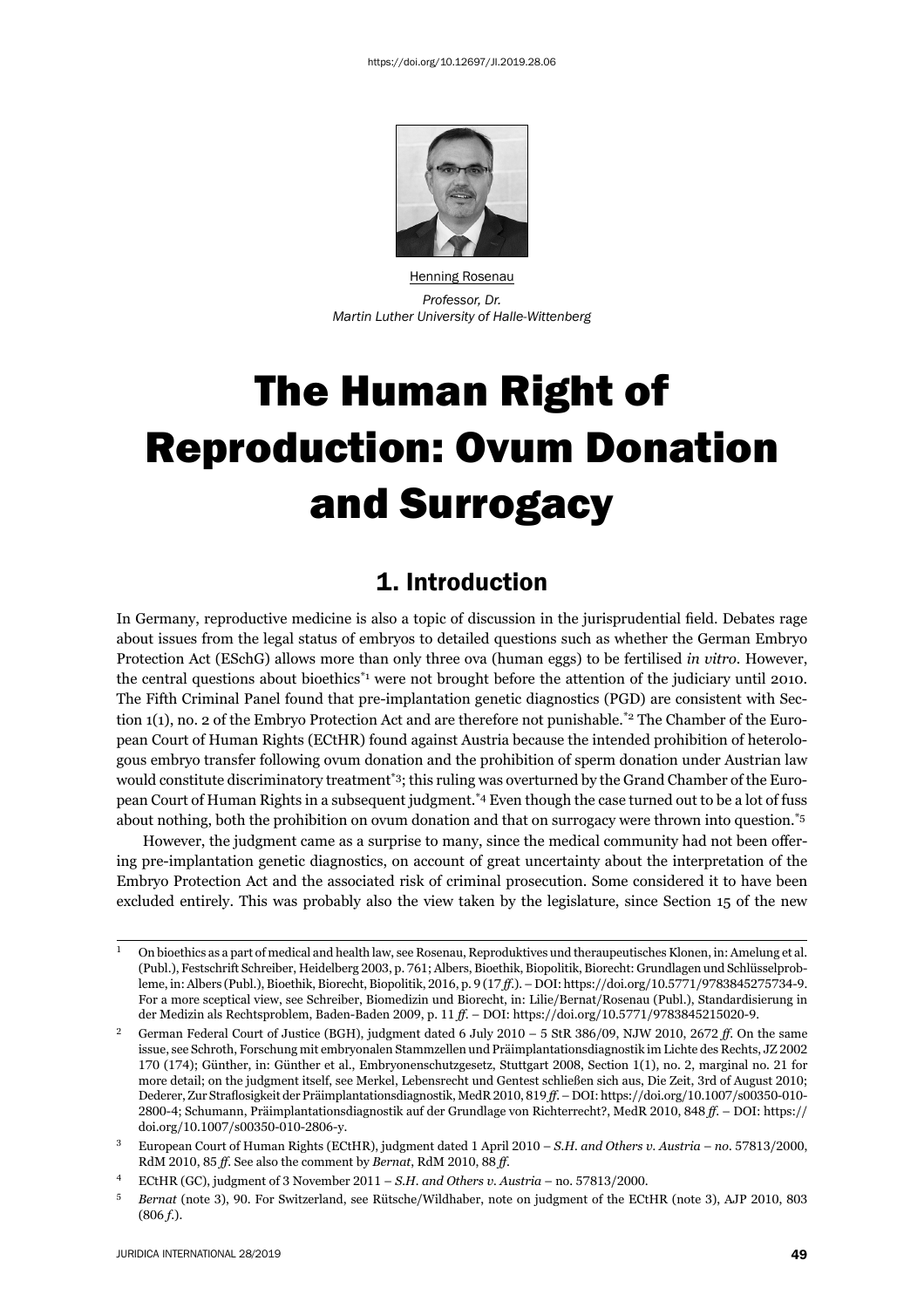Genetic Diagnosis Act (GenDG) of 31 July 2009<sup>\*6</sup> addressed only prenatal diagnosis, as PGD had evidently been dealt with adequately in the Embryo Protection Act. In any case, public debate ensued that resulted in the new Section 3a of the Embryo Protection Act restricting application of pre-implantation genetic diagnostics also in Germany.\*7

This showed that the German Embryo Protection Act, dating from 1990\*8, is no longer up-to-date and is in need of reform, and that this need for reform extends far beyond just individual-level ethics questions.\*9 Reference has already been made to the impulses provoked by the decisions of the European Court of Human Rights. The need for reform is due to the rapid rate of developments in reproductive medicine, which have gone far beyond the terminology and rules contained in the Embryo Protection Act. The latter is also technological law, which carries an obligation to be updated to keep up with developments. It should be recognised that the Embryo Protection Act is also subject to the strict prohibition, pursuant to Article 103(2) of the Basic Law for the Federal Republic of Germany (GG), of an act being punished without it having previously been defined as a criminal offence (*nulla poena sine lege*). At the time the Embryo Protection Act was passed, in 1990, there was no federal legislative competence for reproductive medicine within the German Federal System,\*10 and said act had to be based on general legislative powers governing criminal law (Article 74(1), no. 1 of the Basic Law) and drawn up as a purely criminal statute.

Germany needs to have a modern and up-to-date law covering reproductive medicine,\*11 in order to keep pace with the legislative reforms in neighbouring countries such as Austria and Switzerland. It is time for the German legislature to overcome its reservations about reforming the law in the area of bioethics.<sup>\*12</sup> In the words of the great medical ethics lawyer *Adolf Laufs*: "We have been waiting for a law on reproductive medicine for a long time."\*13

A working group of medical ethics lawyers from Augsburg and Munich has taken up this challenge. Its proposal for a law on reproductive medicine (AME-FMedG) constitutes a comprehensive and up-to-date set of rules governing the whole field of reproductive medicine. $*_{14}$ 

The draft law also covers ovum donation and surrogacy. We consider both ovum donation and surrogacy to be permissible, provided that certain conditions are met. The provision governing ovum donation is formulated as follows, but please note that subsection 5, which is printed in italics, is not supported by all members of the working group.

# **Section 6** Ovum donation<sup>\*15</sup>

(1) The ova of a third person may be used for medically supported fertility treatment where a woman is infertile, or where the use of the woman's own ovum carries a risk of the child to be conceived having a severe genetic illness.

Federal Law Gazette (BGBl.) 2009 I, 2529 ff.

<sup>7</sup> On the basis of the Pre-Implantation Genetic Diagnosis Act (PräimpG) of 21 November 2011, BGBl. I, 2228 f.

Federal Law Gazette (BGBl.) 1990 I, 2746 ff.

<sup>ɺ</sup> For this, see also the wide-ranging dissertation of Dorneck, Das Recht der Reproduktionsmedizin de lege lata und de lege ferenda, Baden-Baden 2018. – DOI: https://doi.org/10.5771/9783845291246. In the same direction now also argues the Nationale Akademie der Wissenschaften Leopoldina (Publ.), Fortpflanzungsmedizin in Deutschland – für eine zeitgemäße Gesetzgebung, 2019.

 $^{10}$  By statute dated 27 October 1994 (BGBl. I, 3146), the competence powers under Art. 74 I GG were extended in no. 26 to include a specific federal legislative competence for rules governing reproductive medicine, genetic technology, and organ transplantation.

<sup>&</sup>lt;sup>11</sup> See Rosenau (Publ.), Ein zeitgemäßes Fortpflanzungsmedizingesetz für Deutschland, Baden-Baden 2012. – DOI: https:// doi.org/10.5771/9783845244488; *Dorneck*, Das Recht der Reproduktionsmedizin de lege lata und de lege ferenda, Baden-Baden 2018, pp. 390 *f.*, 393 *f.* – DOI: https://doi.org/10.5771/9783845291246; now in the same vein, also a paper of the Leopoldina: Beier et al., Ein Fortpflanzungsmedizingesetz für Deutschland, 2017.

<sup>&</sup>lt;sup>12</sup> Wahl, Das Öffentliche Recht als Fundament und dritte Säule des Medizinrechts, in: Arnold (Publ.), Festschrift Eser, Munich 2005, p. 1243 (1253); Rosenau, Vom Beruf unserer Zeit einer biomedizinischen Gesetzgebung, RdM 2014, 290.

<sup>&</sup>lt;sup>13</sup> Laufs, Ein Spiegeldbild der Ärzteschaft, MedR 2011, 568 (569). – DOI: https://doi.org/10.1007/s00350-011-2983-3.

<sup>&</sup>lt;sup>14</sup> The working group comprises professors Ivo Appel, Ulrich M. Gassner, Jens Kersten, Matthias Krüger, Josef Franz Lindner, Jörg Neuner, Henning Rosenau, and Ulrich Schroth. The main findings of this group are summarised in this paper, and the draft law has been published as follows: Gassner/Kersten/Krüger/Lindner/Rosenau/Schroth, Fortpflanzungsmedizingesetz, Augsburg-Münchner-Entwurf, Tübingen 2013. A critical evaluation of this proposal is given by *Dorneck* (note 11).

Gassner/Kersten/Krüger/Lindner/Rosenau/Schroth, Fortpflanzungsmedizingesetz, Augsburg-Münchner-Entwurf, Tübingen 2013, p. 5 and (with reasons) p. 57 f. Please note that the text shown is a translation of the original German text of the draft law that is provided for informational purposes.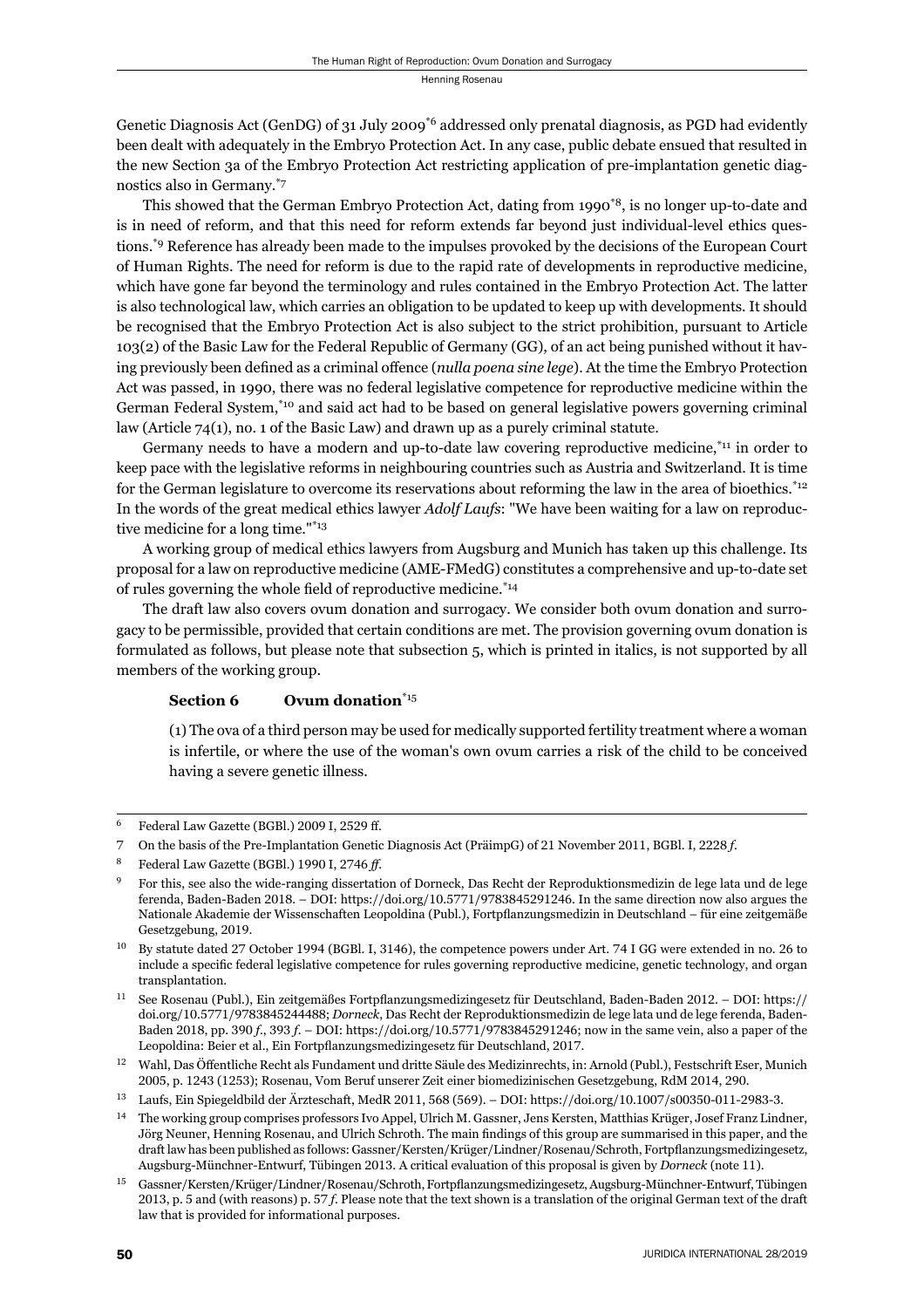(2) Medically supported fertility treatment using the ova of a third person may only be carried out at a registered centre for fertility treatment.

(3) Before donated ova may be used for medically supported fertility treatment, the third person and the ova she has donated must be examined. This examination must ascertain whether, as indicated by current scientific knowledge, the donated ova are viable for use in reproductive medicine and their use would not entail any recognisable health risk for either the recipient of the ova or the child to be conceived.

(4) Only ova all of the same donor may be used during a round of medically supported fertility treatment.

*(5) A third person may only donate ova for the purposes of medically supported fertility treatment to one registered fertility centre, and these ova may only be used for fertility treatment for a maximum of three donees.*

(6) The donation of ova for medically supported fertility treatment may not be made on the basis of a legal agreement involving remuneration. The registered fertility centre may reimburse the donor for expenses.

Surrogacy is covered by Section 8 of the draft law (AME-FMedG):

# Section 8 Surrogacy<sup>\*16</sup>

(1) Surrogacy may only take place where there is a notarised agreement confi rming the unconditional and irrevocable acceptance of the child by the third party, and where the notary has previously instructed the parties on the civil law consequences of a surrogacy agreement, particularly with respect to family and inheritance law. Sections 18 and 21 remain unaffected.

(2) Medically supported fertility treatment by way of surrogacy may only be carried out at a registered centre for fertility treatment.

(3) Surrogacy may not be carried out on the basis of a remuneration-entailing legal agreement. Reimbursement for expenses and a fee for medically supported fertility treatment are permitted.

What has happened to cause us to embrace these modern procedures and include them in our concept of a model law on reproductive medicine? For this, I need to address issues of human rights and constitutional law. Is there a constitutional right to reproduction that overrides the individual decisions made by the national legislature, and what would be the extent of such a right? I address this issue in the first part of the paper. We must also bear in mind the issue of whether constitutionally anchored protections in the Basic Law of Germany (GG) can restrict certain techniques developed by reproductive medicine. The wish to have children is addressed in this context.

Finally, the legal and political reasons for and arguments against the permissibility of ovum donation and surrogacy presuppose that there is a constitutional requirement for a process to be either allowed or prohibited. It is to be expected that the national legislature will seek to retain some discretion or margin of appreciation with respect to biomedical ethics issues.\*17 Legislating in the area of biomedical ethics is not mere constitutional enforcement. Where the legislature regulates individuals' fertility treatments, it needs to balance conflicting and constitutionally relevant interests.

Gassner/Kersten/Krüger/Lindner/Rosenau/Schroth, Fortpflanzungsmedizingesetz, Augsburg-Münchner-Entwurf, Tübingen 2013, p. 6 *f*. and (with reasons) p. 61 *f*. Please note that the text shown is a translation of the original German text of the draft law that is provided for informational purposes.

<sup>&</sup>lt;sup>17</sup> See Rosenau (note 1), Festschrift Hans-Ludwig Schreiber, Heidelberg, 761 (781); Heun, Embryonenforschung und Verfassung – Lebensrecht und Menschenwürde des Embryos, JZ 2002, 517 (523 f.).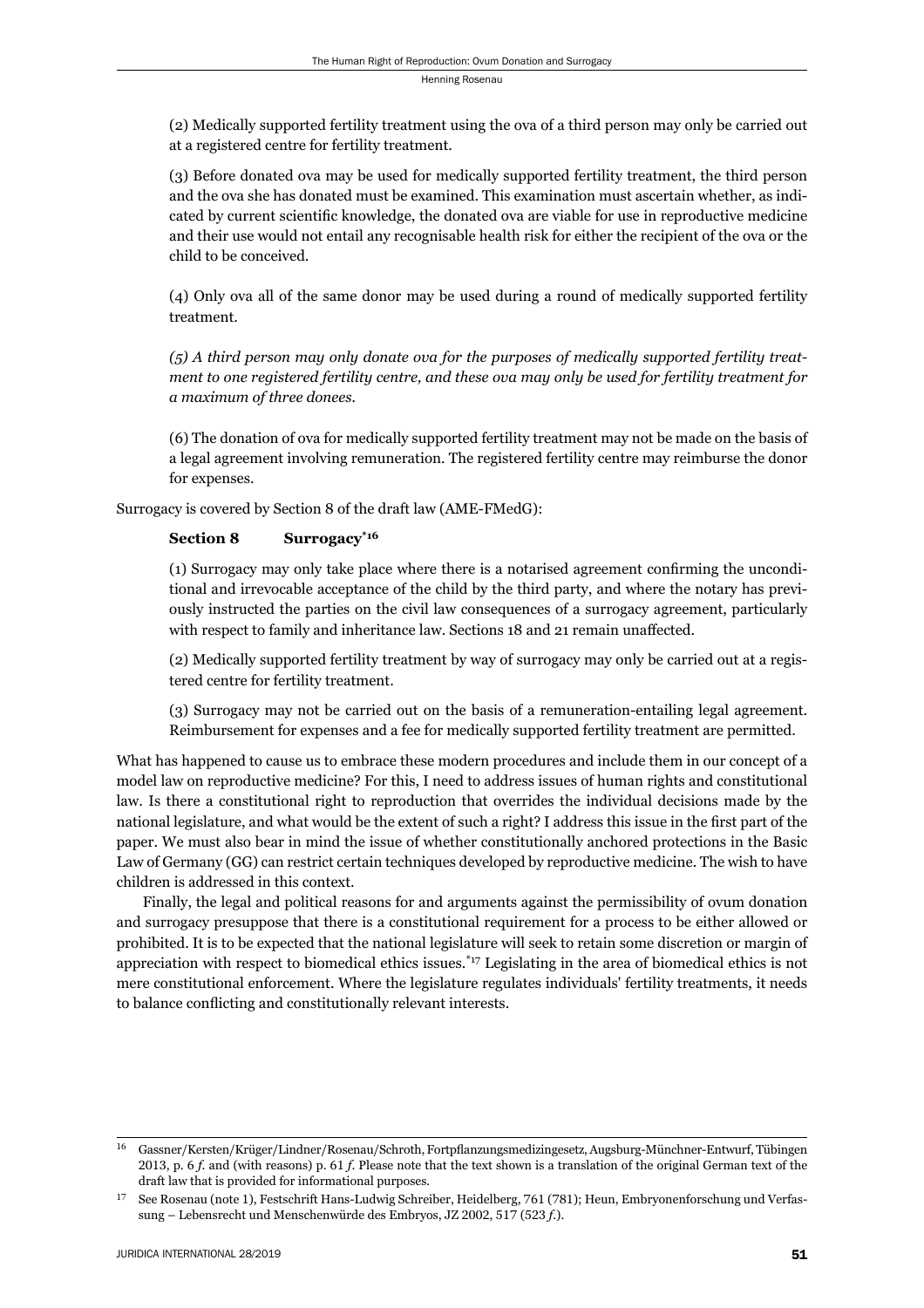# 2. Constitutional law and reproductive medicine

# 2.1. The constitutional legal position

The constitutional analysis follows a rule-exception method.

The basic assumption starts with the freedom of choice. Normative realisation of an interest is the rule; non-realisation is the exception. In principle, all interests derived from basic constitutional rights, special personal freedoms, or general freedoms (Article 2(1) of the Basic Law) are constitutionally protected.

However, the provisions of the Basic Law do not afford absolute protection to a substantive self-determined interest or realisation of that interest  $-$  such as a specific biomedical process  $-$  and instead they are subject to the reservation of the principle of constitutional restriction. But restriction of constitutionality as an exception to a rule requires justification, and such justification can itself only be valid if it is constitutional. This assessment, which is directly binding for the legislature pursuant to Article 1(3) of the Basic Law, must be considered by the legislature before it passes any law that restricts constitutional rights. The legislature bears the normative burden of reasoning.

# 2.2. European law

In addition to the Basic Law, before formulating its own laws the German legislature must take account of relevant bioethics laws passed within the European framework. Different regulations have been passed by the European Union (EU) and under the European Convention on Human Rights (ECHR).

#### a) EU law

The EU treaties (Treaty on the European Union, or TEU, and Treaty on the Functioning of the European Union, TFEU) do not themselves contain any direct policies on bioethics. The EU also does not have exclusive legislative competence for biomedicine (Article  $2(1)$  of the TFEU in conjunction with Article 3), so there are no restrictions on the competence of the German legislature to pass national regulations on such matters. As it has no competence in this area, the EU does not have competence to regulate medical law by way of EU secondary legislation. Article 168 of the TFEU does give the EU competence in the area of public health, but this does not include biomedicine. Article 168(5) of the TFEU also excludes 'any harmonisation of the laws and regulations of the Member States'. For this reason, there is almost no EU secondary legislation pertaining to biomedicine that needs to be taken into account and followed by national legislatures when they are determining regulations on ovum donation or surrogacy.

Nor is the Charter of Fundamental Rights of the EU binding for legislatures of the Member States in the area of biomedicine. Article 3(2) of the Charter does refer to basic rights in the areas of 'medicine' and 'biology': for *informed consent*, the prohibition of eugenics practices, prohibition of making the human body a source of financial gain, and prohibition of the reproductive cloning of human beings. But, pursuant to Article 51(1), sentence 1 of the Charter of Fundamental Rights of the EU, this applies to Member States 'only when they are implementing Union law'. So specifications in German laws on biomedicine are not merely an implementation of EU law, because EU law does not contain any specific provisions in this regard.

This is not the case with EU fundamental rights. As must every other law passed by Member States, the provisions of national biomedical laws must be in line with EU fundamental rights. The first right is the freedom to provide services (Article 56 TFEU), which may be infringed by restrictive rules applying to the operators of biomedical facilities (such as fertility centres).

#### b) The European Convention on Human Rights (ECHR)

In the Federal Republic of Germany, as a convention under international law the European Convention on Human Rights has the same internal status as a law promulgated by the Federal Republic (under Article 59(2) of the Basic Law). The federal legislature is not directly bound by the Convention. However, the fundamental rights under the Convention must be taken into consideration when one is interpreting constitutional rights under the Basic Law. Also, the Federal Republic of Germany is bound to observe the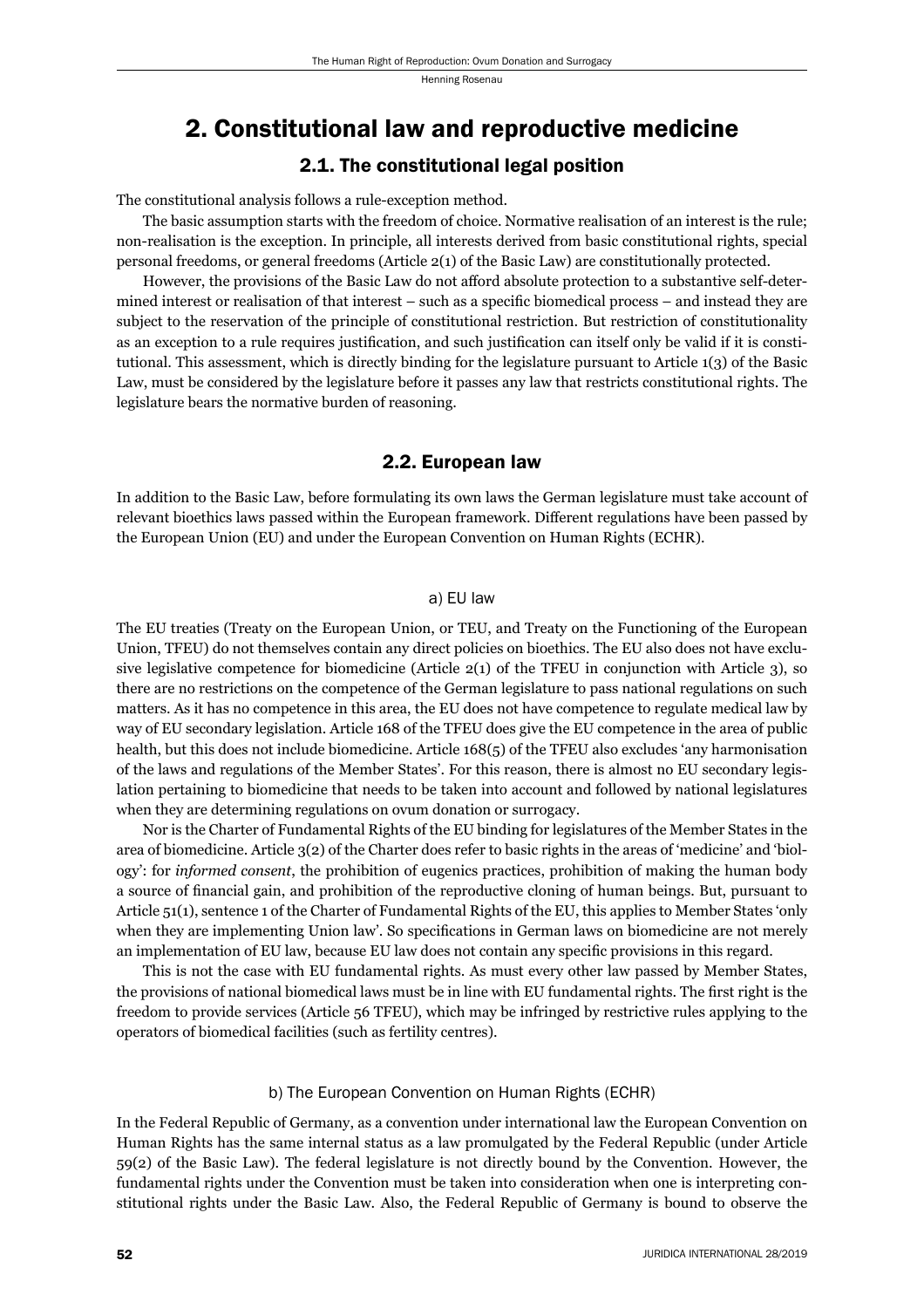Convention under international law, and each national law is to be measured against the provisions of the Convention. However, the directive effect of the Convention for the national legislature in the area of biomedical ethics is limited. It is subject to neither a restrictive nor a liberal approach.

Compatibility of national regulations with the European Convention on Human Rights does not mean these will necessarily also be compatible with the corresponding constitutions of the Member States – in the case of Germany, with the Basic Law. This is because the Convention affords only a minimal level of protection of fundamental rights, which may be exceeded by the constitutions of the individual High Contracting Parties (Article 53 of the ECHR). This means that, even if it meets the requirements of the European Convention, a German law on biomedical ethics will not necessarily be constitutional under German law. Moreover, with the multi-level system of fundamental rights in Europe, it may be that a rule is compatible with the European Convention on Human Rights but simultaneously unconstitutional from a national perspective.

# c) The Convention on Human Rights and Biomedicine of the Council of Europe

The Convention on Human Rights and Biomedicine of the Council of Europe, which also contains provisions relevant for biomedicine (e.g., on intervention in the human genome (Article 13) and research on embryos *in vitro* (Article 18)), has not been ratified by Germany. Therefore, it has no force in Germany under international law.

# 2.3. Consequences for reproductive medicine

The *rule* says that the interests of the prospective parents in having children by using their own or donated cells, of the sperm or ovum donors, and the interests of the helpers (fertility centres and surrogate mothers) – i.e., of all interested parties that are or may become relevant in the area of reproductive medicine – all proceed from the presumption that the interests will be *permissible.* This presumption in favour of freedom plays an important role in the debate about reproductive medicine: It allows all relevant interests to be considered in assessment of the constitutional arguments – and does not allow them to be prematurely excluded on ethical or religious grounds or in regard of other preferences.

The *exception* says that the restriction of realisability of an interest – such as prohibition of ovum donation or surrogacy under applicable law  $-$  is only permissible if it can be justified on constitutional grounds. This justification must satisfy strict standards of rationality.

# a) The right to have children (reproductive self-determination)

Parents who wish to have children are supported by general human rights when reproduction rights are being formulated. The general personal human right incorporated via Article 1(1) in conjunction with Article 2(1) of the Basic Law has been developed by the Federal Constitutional Court in Germany (BVerfG) and expanded upon in many, quite different cases to include a broad spectrum of personal integrity and development of human interests. Today, differentiation is made among rights of self-determination, selfpreservation, and self-projection. The right to decide positively or negatively over your own reproduction, as well as the possibility and method of reproduction, is regarded as a right of self-determination. One may refer to a 'fundamental human right of reproductive self-determination'. The right to have a child of one's own is one of the core components of personal identity and identity-building. It is an integral component of general personal human rights protected under Article 1(1) in conjunction with Article 2(1) of the Basic Law, and it may be restricted only so as to protect outstandingly important legal interests. Also, it would be worth debating whether a basic human right to reproduction or reproductive self-determination would not be better anchored in Article 6(1) of the Basic Law (on protection of marriage and children) than under Article  $1(1)$  in conjunction with Article  $2(1)$ . However, it is not necessary to develop this argument further, as in the end it is not relevant which underlying fundamental right is used to protect the norm. That said, the proximity to human dignity however, would suggest that the fundamental human right to reproduction is better anchored in Article 1(1) in conjunction with Article 2(1).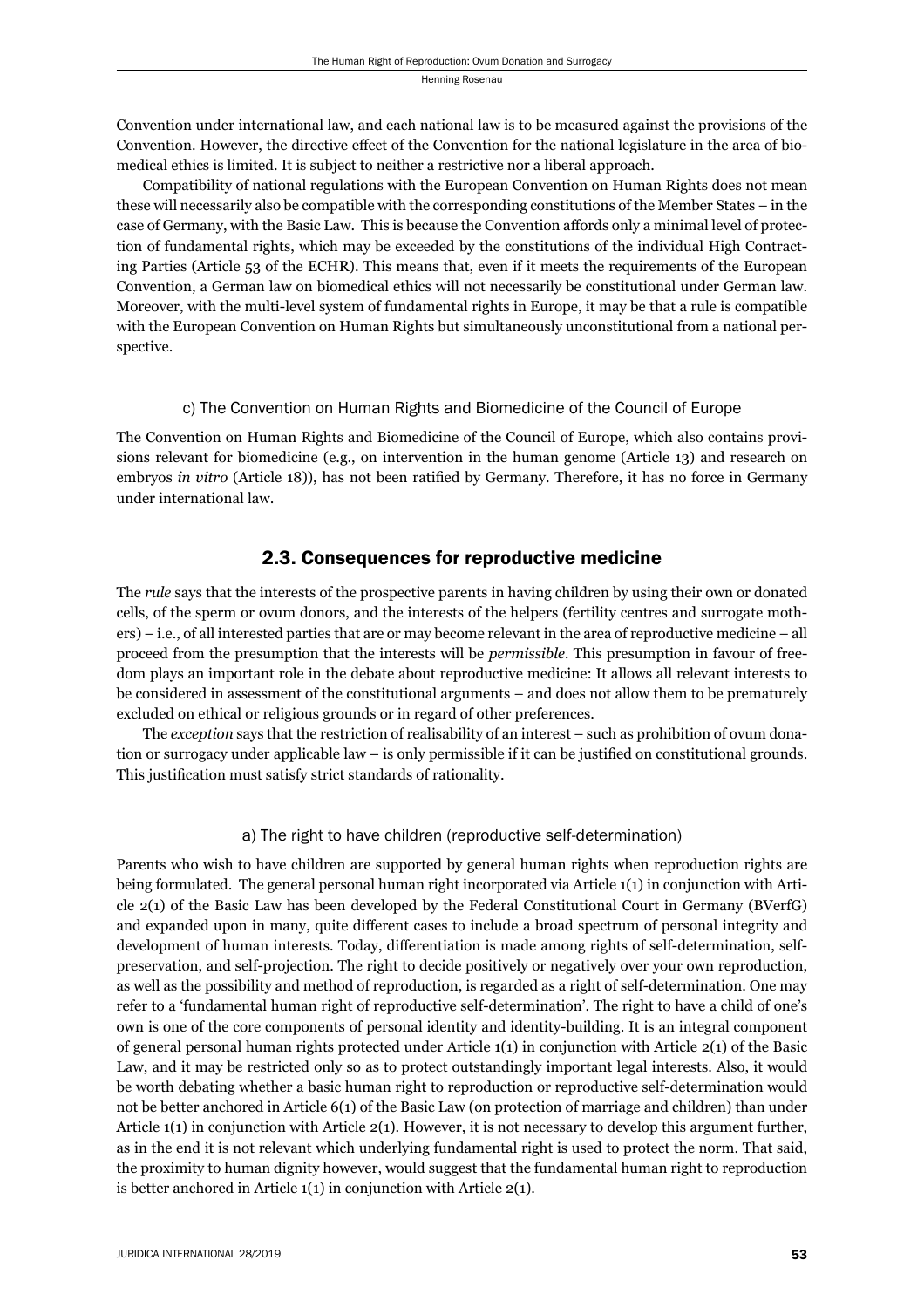#### b) The scope of protection

The basic human right to reproduction or reproductive self-determination is of both a personal and a factual nature. From a personal perspective, all people have a fundamental human right to reproduction, whether they be married or unmarried couples, same-sex couples, or individuals who wish to have a child but not within the scope of a partnership. From a factual perspective, the protection covers not only natural procreation but also medically assisted reproduction. This includes all methods possible under current scientific knowledge: artificial insemination, gamete transfer, ovum and semen donation, *in vitro* fertilisation (IVF), and intracytoplasmic sperm injection (ICSI). This list is by no means complete. The fundamental human right to reproductive self-determination is open to development: any possible or future measure that will be medically supported is subject to the presumption of permissibility. This includes morphologic examination of the *in vitro* embryos to determine the viability of said embryos, and the transplantation of only those embryos that are viable. *Single or double embryo transfers* as part of IVF are also protected in principle – meaning the transplantation of the embryo that seems most viable. This allows for avoidance of potentially dangerous multifoetus pregnancies.

The use of semen and ovum donations or surrogacy is also covered by the fundamental human right of reproductive self-determination. However, the potential donee has no right to receive a semen or ovum donation from a third party, because the fundamental human right to reproductive self-determination does not have an indirect third-party effect between subjects in private law. Nonetheless, the fundamental rights can be used as a defensive mechanism against the State to ensure use of the donated cells *if* the donation has been made voluntarily by a third person. The current state ban on ovum donation therefore constitutes an (unjustified) breach of the fundamental human rights of couples who wish to have a child but wherein the woman is infertile.

As with all fundamental human rights, the negative side of reproductive self-determination too is protected – this means the right not to use reproductive fertility assistance. The legislature must introduce protective measures to ensure the provision of information and consent, and the prohibition of the use of gametes without the permission of the donor, or reproduction determined by a third party.

### c) Restrictability

As is every fundamental right, the fundamental human right to reproductive self-determination does not include any unrestricted or unrestrictable protection of interests. The legislature may envisage restrictions to protect constitutionally protected legal interests but must adhere to strict rationality requirements. In particular, this includes an assessment of proportionality. (1) Any restriction on the fundamental human right to reproduction must have a constitutionally legitimate purpose, (2) there must be a need to meet a specified purpose,  $(3)$  the intervention must be suitable for realising the purpose,  $(4)$  it must be necessary, and (5) the purpose and intervention must be proportionate to each other. The more onerous the interven $t$  tion – in particular, with respect to criminal liability – the higher the requirements for justification. This results in the following situation with respect to reproductive medicine:

The fundamental human right to reproduction is a right of human dignity, because reproduction affects on personal integrity and continuance of dignity over and above one's own existence. Therefore, there must be special requirements with regard to any legal interests that need to be protected by potential restrictions on the fundamental human right to reproductive self-determination. Reasonable consideration of the common good will not suffice in this respect. Any such legal interests should also have constitutional weight and include an element of human dignity; among these are the life and health of the mother, the health of the child to be conceived, and the interests of the child in being aware of its heritage.

Even if a weighty protection interest can be invoked, there should also be special requirements related to proportionality, especially concerning the balancing of interests. Such balancing should not be just of an abstract nature: it should be a thought-specific balancing. We need to address also whether a general and absolute prohibition (such as that of ovum donation or surrogacy) is also justified in special individual circumstances. Generalised consideration of a legal interest, such as the wellbeing of the child, is not sufficient here. Particular attention must be paid also to there being a need to fulfil a purpose. The legislature must consider the following: Is the wellbeing of the child at all affected by a certain technical reproductive measure?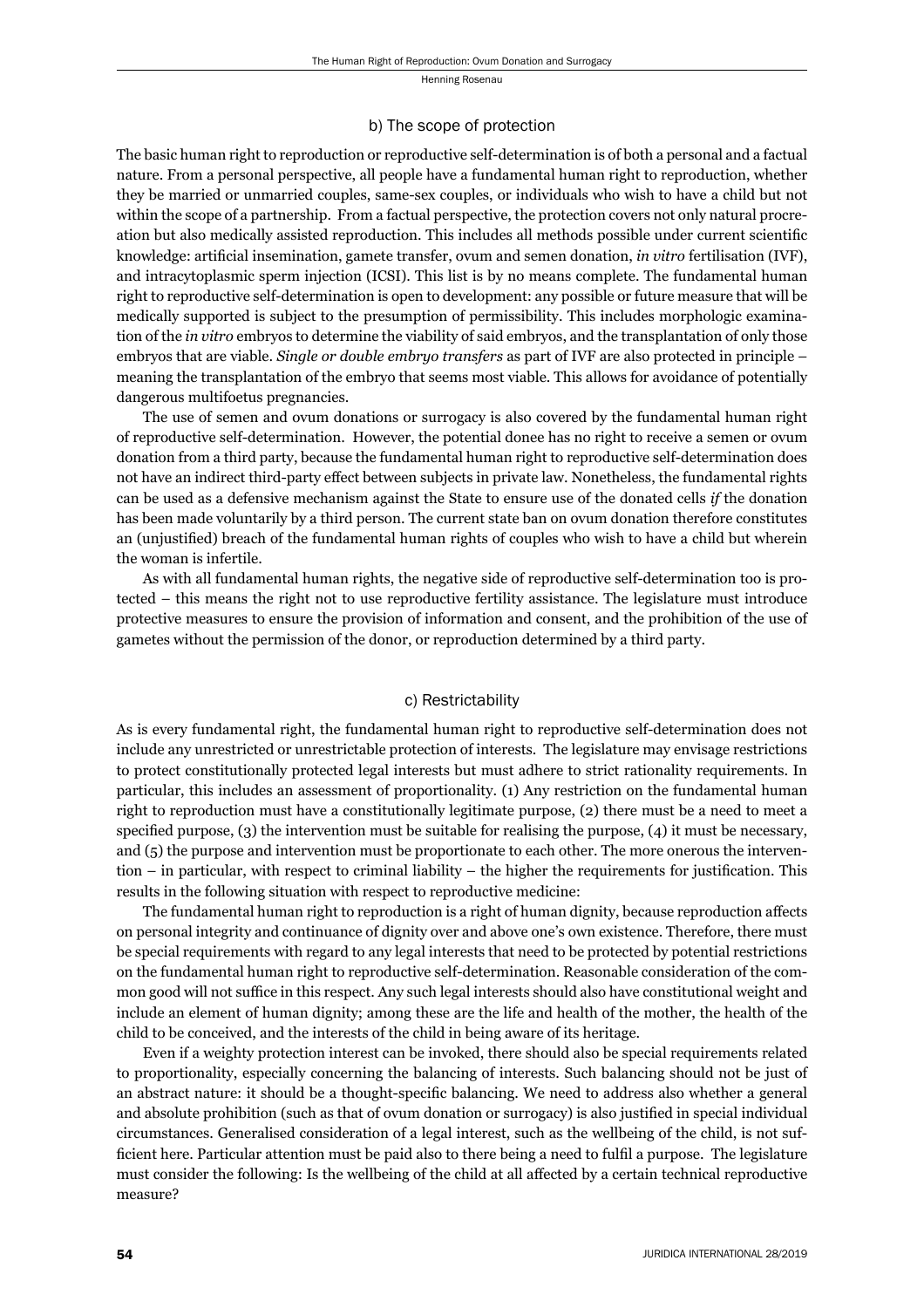The balancing of interests<sup>\*18</sup> should also indicate a balanced outcome. This means that neither the interests of the parties nor the legal interests to be protected should be fully repressed. Under the legal doctrine of fundamental rights, this is denoted as the principle of practical concordance. It creates a balance between conflicting rights and legal interests by which the norms are to be seen in the context of other provisions and limits are imposed on conflicting interests such that both can achieve optimal effectiveness.<sup>\*19</sup>

# d) Discussion at the level of European human rights: the European Convention on Human Rights

There has been debate as to whether a prohibition of ovum donation has a human rights dimension, and this debate has even reached the European Court of Human Rights (ECtHR). In the case of *S.H. and Others v. Austria*, the Chamber of the Court found against Austria, which had prohibited the use of donated sperm in IVF and heterologous embryo transfer after ovum donation (Section  $3(1)$  and  $(3)$ ) of the Austrian Artificial Procreation Act – öFMedG). The Austrian Constitutional Court (VfGH) had previously recognised that the decision to conceive a child, and to use modern reproductive medicine methods in order to achieve that goal, falls under the right to respect for one's private life pursuant to Article 8 of the European Convention on Human Rights. Moreover, prohibition by way of citing the limitations set out under Article 8(2) of the Convention was legitimate and also proportionate.\*20

However, the Chamber of the European Court of Human Rights found that there had been a violation of the prohibition on discrimination with respect to one's private life (Article 14 in conjunction with Article 8 of the European Convention on Human Rights). The Chamber found no reasonable justification for the unequal treatment of couples who required donated ova in order for their fertility treatment to be successful, as compared to couples who also made use of fertility treatment in order to fulfi l their desire to conceive a child but who were able to use their own ovum.<sup>\*21</sup> The same applies for the prohibition of IVF where the sperm were donated.

This judgment did not stand for long, as the Austrian government applied for the matter to be referred to the Grand Chamber of the European Court of Human Rights and was supported in the application by Germany. The 17 judges in the Grand Chamber reversed the judgment of the lower court.<sup>\*22</sup> The Grand Chamber made reference to the substantial margin of appreciation given to individual states when they consider whether interference in the right to a private life pursuant to Article 8(2) of the European Convention on Human Rights is necessary – in effect, whether the reasons to protect health or morals or to protect the rights and freedoms of others appear to be justified. This margin of appreciation becomes wider as the societal and legal evaluation of the issue diverges among the 47 Member States of the Council of Europe. This is certainly the case with respect to the issues of ovum donation and surrogacy. The Grand Chamber even stated that Austria had tried not to prohibit heterologous embryo transfer or ovum donation, but it then admitted that the decision is in effect a political decision that could go either way as it does not exceed the margin of appreciation granted to individual states. $z_{23}$ 

In its judgment, the Grand Chamber accepted the Austrian legal position but restricted the applicability of the judgment by saying that it only addressed the legal position in 1999 and was an effective retrospective assessment of the legal position at that time. The Court did not address whether the legal position would be regarded as justifiable today under Article 8 of the European Convention on Human Rights.<sup>\*24</sup> In the meantime, after all, something has changed in Austria as well. There is talk of a far-reaching change.\*25 The

 $^{21}$   $\,$  EGMR, RdM 2010, 85 with comment by Bernat.

<sup>18</sup> BVerfGE 35, 202 (225).

<sup>&</sup>lt;sup>19</sup> Hesse, Grundzüge des Verfassungsrechts der Bundesrepublik Deutschland, 20th Ed. 1995, p. 28.

<sup>&</sup>lt;sup>20</sup> VfGH, MedR 2000, 389 with comment by Bernat.

<sup>&</sup>lt;sup>22</sup> EGMR, Familien- und Erbrecht (EF-Z) 2012, 24 with comment by Bernat. See also Bernat, Österreichischen Fortpflanzungsmedizingesetz auf dem Prüfstand des Europäischen Gerichtshofs für Menschenrechte, Der Gynäkologe 2012, 331 ff. – DOI: https://doi.org/10.1007/s00129-012-2949-1.

 $23$  EGMR, Familien- und Erbrecht (EF-Z)  $2012$ ,  $24$  ( $25$ ).

<sup>&</sup>lt;sup>24</sup> Bernat, in: Rosenau (Publ.), Ein zeitgemäßes Fortpflanzungsmedizingesetz für Deutschland, 2012, p. 203 (212). – DOI: https://doi.org/10.5771/9783845244488-203.

<sup>&</sup>lt;sup>25</sup> Bernat, Das österreichische Abstammungsrecht im Kontext der medizinisch unterstützten Fortpflanzung. Eine Bestandsaufnahme nach Inkrafttreten des Fortpflanzungsmedizin-Änderungsgesetzes 2015, in: Schurr/Umlauft (Publ.), Festschrift für Bernhard Eccer, Wien 2017, p. 43 (50).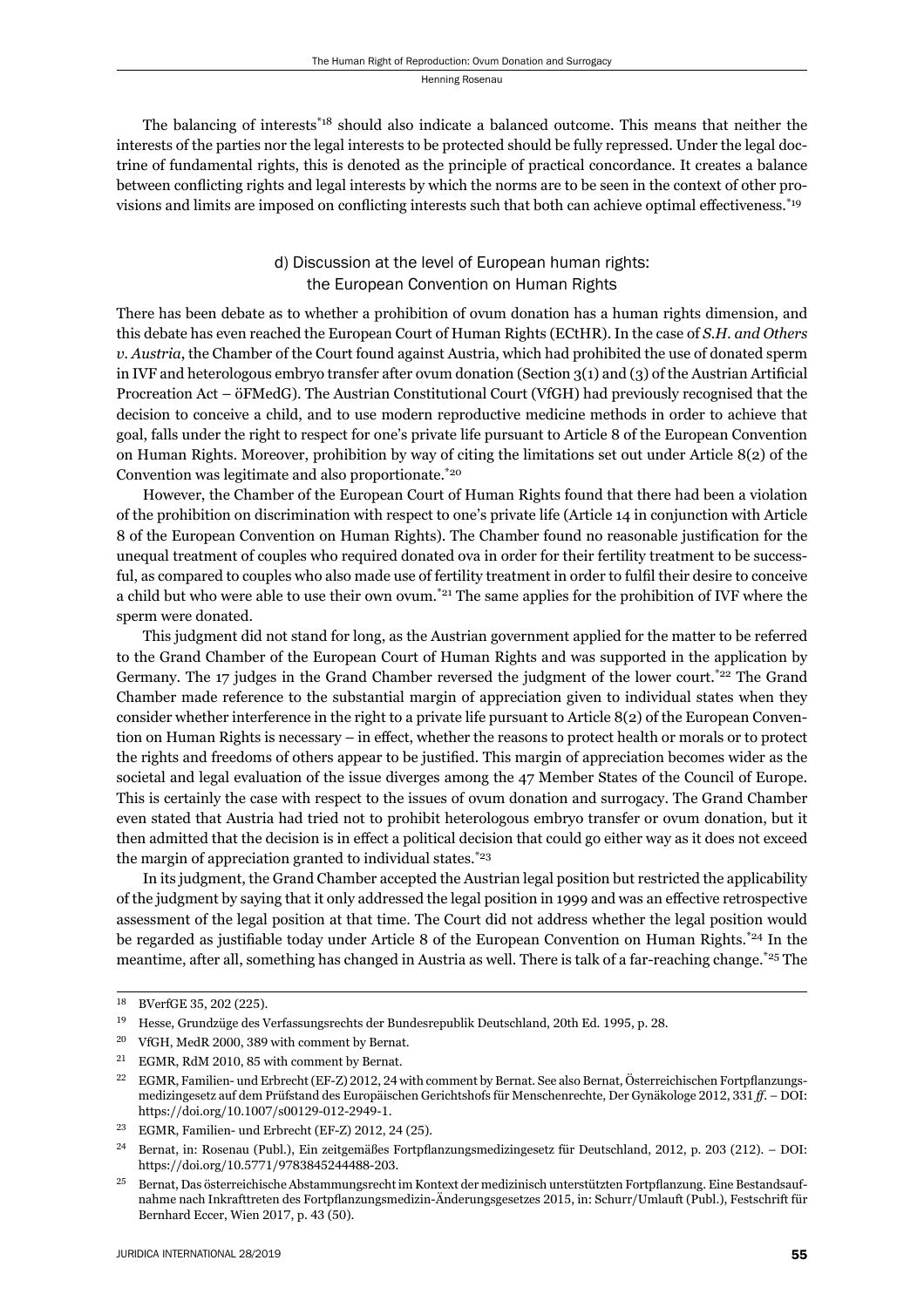Supreme Court of Justice in Austria (OGH) has considered a similar issue in two further judgments. It has referred the prohibition of reproductive medicine methods in surrogacy for two women\* $26$  and of artificial insemination in same-sex partnerships<sup>\*27</sup> to the Austrian Constitutional Court, because the Supreme Court considers these prohibitions to violate human rights under Article 8 of the European Convention on Human Rights. And, not ten years later, the Austrian Constitutional Court agreed with the Supreme Court, and, among other provisions, on 10 December 2013 it declared Section  $3(1)$  and  $(2)$  of the Artificial Procreation Act (öFMedG) to be unconstitutional.\*28 There has been liberalisation with regard to same-sex partnerships, now also in the law.<sup>\*29</sup> Surrogate motherhood continues to be banned in Austria,<sup>\*30</sup> but here too the courts raise the question of whether foreign decisions are to be recognised, decisions according to which the child born of the surrogate mother is to be assigned to the Austrian wish parents.\*31

For the purposes of our discussion, it should be noted that the modern methods of reproductive medicine fall under the right to a private life, which is protected by Article 8 of the European Convention on Human Rights. Notwithstanding some fluctuation in arguments, this approach has in essence not been questioned in any of the decisions.

But what does this mean in concrete terms for ovum donation and surrogacy?

# 2.4. Ovum donation and surrogacy

## a) Prohibition of ovum donation

The current position under German law is that ovum donation – unlike semen donation – is prohibited for fertility treatment purposes. The current prohibition is derived from Section  $1(1)$ , no. 1 of the Embryo Protection Act (ESchG). The Embryo Protection Act presumes a general prohibition of divided maternal rights, and it avoids any potential conflict between the biological donor and the woman carrying the child. This constitutes an intervention in the rights of parents to conceive a child by means of a donated ovum. The wellbeing of the child is taken as overall legal justification for this approach. A child, upon having discovered that the mother who carried him or her to term was not the biological mother, could suffer psychological problems or problems in finding his or her own identity.<sup>\*32</sup> This is an assumption that thus far has not been proved empirically. Instead, perhaps the assessment should consider that without the ovum donation there would have been no child, by which one enters into an existential circular argument. Another matter to be considered is that the child was desired by the parents and receives their love and attention, and that this should be assessed in a positive way with respect to the psychological wellbeing of the child. Reference to the wellbeing of the child should not be employed as justification for prohibiting ovum donation.<sup>\*33</sup>

It cannot be seriously argued, at least in a convincing manner, that an ovum donation by a woman violates the human rights of the donor while a semen donation by a man does not. The difference cannot be put down to the higher costs of the former procedure and more invasive intervention. There can be no discussion of a violation of dignity when the woman decides to make a donation after full consultation, voluntarily and without any infringement of her autonomy. Full legal information obligations are certainly necessary, but not complete prohibition of the ovum donation. Commercialisation of the process, however, should be avoided, and markets must not be allowed to develop,<sup>\*34</sup> as it would then be all too easy for the voluntary nature of the donation to be called into question. In light of all this, from a constitutional point of view the

 $^{26}$  OGH, judgment dated 22 March 2011 – 3 Ob 147/10 d, GesR 2012, 216 (guiding principle).

 $^{27}$  OGH, judgment dated 19 December 2012 – 3 Ob 224/2 f, RdM 2013, 113.

<sup>&</sup>lt;sup>28</sup> VfGH, findings of 10 December 2013, G 16/2013-16, G 44/2013-14.

<sup>&</sup>lt;sup>29</sup> Fortpflanzungsmedizinänderungsgesetz 2015, BGBl. I 2015/35.

<sup>&</sup>lt;sup>30</sup> Bernat, Das österreichische Abstammungsrecht im Kontext der medizinisch unterstützten Fortpflanzung. Eine Bestandsaufnahme nach Inkrafttreten des Fortpflanzungsmedizin-Änderungsgesetzes 2015, in: Schurr/Umlauft (eds.), Festschrift für Bernhard Eccer, Wien 2017, p. 43 (51).

 $31$  VfGH 11.10.2012, B 99/12, RdM 2013, 38 and VfGH 14.12.2011, B 13/11, RdM 2012, 104.

 $32$  Bundestag printed paper 11/5460, p. 7.

<sup>&</sup>lt;sup>33</sup> Along these lines, also Dorneck, Das Recht der Reproduktionsmedizin de lege lata und de lege ferenda, Baden-Baden 2018, p. 139 ff. – DOI: https://doi.org/10.5771/9783845291246.

Jofer, Regulierung der Reproduktionsmedizin, Baden-Baden 2014, p. 321. – DOI: https://doi.org/10.5771/9783845259468; *Dorneck*, Das Recht der Reproduktionsmedizin de lege lata und de lege ferenda, Baden-Baden 2018, p. 324. – DOI: https:// doi.org/10.5771/9783845291246.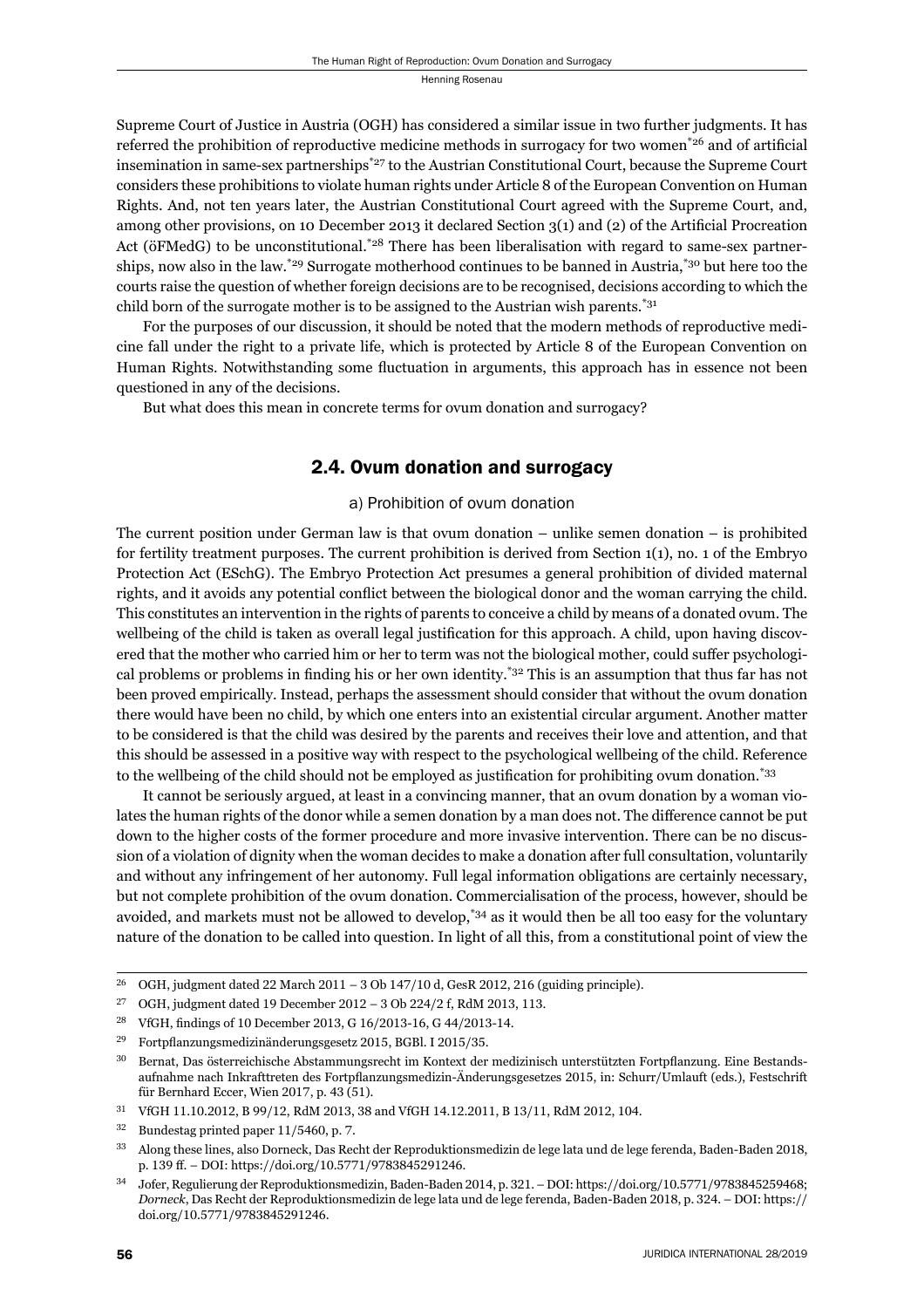prohibition of ovum donation is not sustainable. However, partial restrictions on ovum donation – such as ones to protect ovum donors from health dangers or exploitation – could be considered. These could be supported by examination and information obligations, and by restrictions on performing ovum donation for a fee.

## b) Prohibiting surrogacy

## **(1) Debate about surrogacy**

What applies to ovum donation also applies to surrogacy. A surrogate mother is a woman who is prepared to undergo a medically supported reproduction procedure in order for her to hand over the child, after birth, to be raised by a third party. This definition is based on Section 13a of the German Adoption Placement Act (AdVermiG). That statute uses the term 'Ersatzmutter' (replacement mother), whereas the term 'Leihmutter' (surrogate mother) has become accepted in common usage.

Surrogacy is also penalised under the current state of the law by Section 1(1), no. 7 of the Embryo Protection Act (ESchG). Once again, the justification for this position is connected with the protection of various legal interests.\*35 In the interest of the wellbeing of the child, there should be no division of maternal rights, as this would make it more difficult for the child to find a personal identity, it could cause psychological conflicts, and the child would be reduced to the status of a traded product. Possible legal disputes between various parents could also affect the wellbeing of the child. The following problems are conceivable: the genetic parents may decide during the course of the pregnancy that they no longer wish to have the child, because a prenatal diagnosis (which cannot even be demanded from the surrogate mother) determines that the child has a disability. Or the genetic parents might die, separate, or merely withdraw from the agreement without giving a reason. In a reverse situation, the surrogate mother could decide to keep the child for herself.

Reference is made also to the human rights of the surrogate mother, who is reduced to the status of a brood mare or birth machine (the right of dignity as against oneself). Another argument is that surrogacy should be non-permitted to protect the institution of marriage and the family of the surrogate mother.

But these arguments are speculative. There are no significant empirical studies that demonstrate a burden on children who grow up in circumstances where maternal rights are divided.\*36 Quite the contrary: numerous studies show no alarming results with respect to damage to the wellbeing of children in such situations.<sup>\*37</sup> If – as is currently asserted sometimes – a secure prenatal relationship and bonding with the child in the womb and corresponding prenatal experiences are necessary for strong subsequent development, then there is no valid scientific evidence to back up this assertion.<sup>\*38</sup> Statements by individual doctors cannot be sufficient to justify intervention in the right to reproduction.<sup>\*39</sup> Significantly, in this debate a division of paternal rights is seen as less problematic with respect to the wellbeing of the child than a division of maternal rights. That is an implausible differentiation that throws a critical light on the validity of this argument.

It may be that these considerations apply in some circumstances but not in all circumstances without exception. Everything depends on the individual circumstances: for example, it may be that a married couple are only unable to conceive a child by natural methods or by using reproductive medical methods because the woman (who has healthy ova of her own) is unable to carry a child to term. A good friend who lives in a stable social environment and has an emotional connection to the parents could declare herself prepared to carry the child for the parents. To prohibit this form of surrogacy would not be justifiable from a constitutional perspective with regard to the weight given to the fundamental human right of reproductive self-determination for couples, and the fact that the parents of the child in this case would be the same

<sup>&</sup>lt;sup>35</sup> Bundestag printed paper 11/5460, p. 8.

<sup>&</sup>lt;sup>36</sup> Schumann, in: Rosenau (eds.), Ein zeitgemäßes Fortpflanzungsmedizingesetz für Deutschland, 2012, p. 155 (186). – DOI: https://doi.org/10.5771/9783845244488-153; Jofer, Regulierung der Reproduktionsmedizin, Baden-Baden 2014, p. 315. – DOI: https://doi.org/10.5771/9783845259468; *Dorneck*, Das Recht der Reproduktionsmedizin de lege lata und de lege ferenda, Baden-Baden 2018, p. 162. – DOI: https://doi.org/10.5771/9783845291246.

 $37$  Constitutional Court (VfGH), findings of 10 December 2013, G 16/2013-16, G 44/2013-14, marginal note 46.

Doubts raised by Jofer, Regulierung der Reproduktionsmedizin, Baden-Baden 2014, p. 318 f. – DOI: https://doi. org/10.5771/9783845259468.

<sup>&</sup>lt;sup>39</sup> For another view, see Jofer, Regulierung der Reproduktionsmedizin, Baden-Baden 2014, p. 318 f. – DOI: https://doi. org/10.5771/9783845259468.